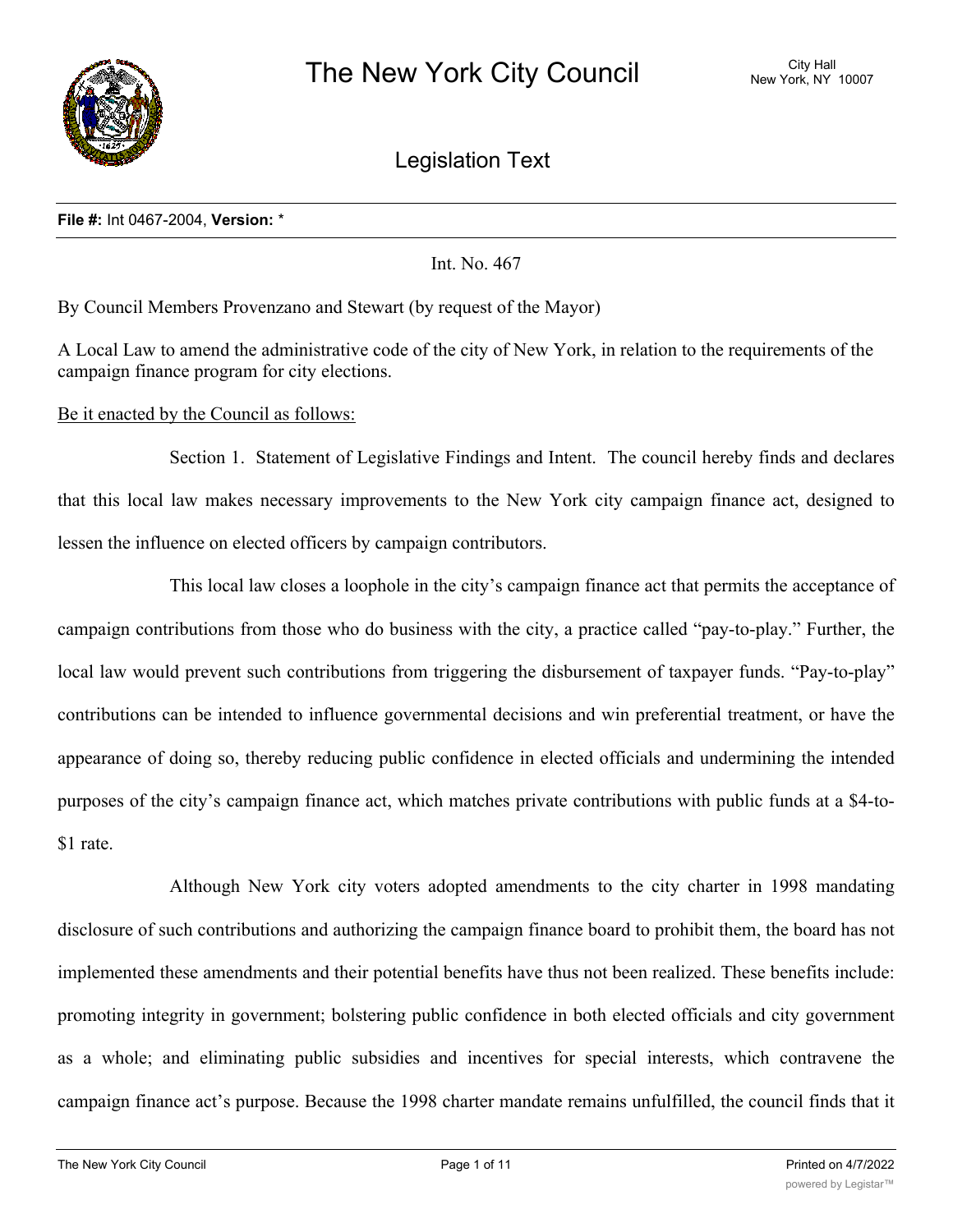must take action itself to close the "pay-to-play" loophole and achieve these benefits.

This local law, therefore, generally prohibits participating candidates from accepting contributions from those who do business with the city, while providing an exception ensuring that individuals may make limited contributions that do not exceed two hundred and fifty dollars to candidates for whom they are entitled to vote. Such limited contributions would not be matched with public funds. This provides an incentive to candidates to seek a base of support from a diverse and representative group of contributors in order to obtain the full benefit of public financing. Rule G-37 of the municipal securities rulemaking board strikes a similar balance at the national level by effectively prohibiting contributions by municipal securities brokers and dealers to candidates for certain public offices, while permitting limited contributions that are deemed not to pose a sufficient threat of improper influence. Further, the information collection and disclosure provisions of this local law ensure that the public will have access to importance facts concerning contributions to candidates by those who do business with the city, and will facilitate enforcement of the local law's new restrictions.

In conclusion, the council finds and declares that this local law represents an important reform that will promote public trust in the integrity of city government and its officials.

§2. Subdivision 3 of section 3-702 of the administrative code of the city of New York, as amended by local law number 12 for the year 2003, is amended, and a new subdivision 13 is added to such section, to read as follows:

3. The term "matchable contribution" shall mean (i) a contribution, (ii) contributions or (iii) a portion of a contribution or contributions, not greater than the applicable contribution limitation set forth in paragraph (f) of subdivision one of section 3-703 for all covered elections held in the same calendar year, made by a natural person resident in the city of New York to a participating candidate which has been reported in full to the campaign finance board in accordance with subdivision six of section 3-703 by the candidate's principal committee and has been contributed on or before December thirty-first in the year of such election that may be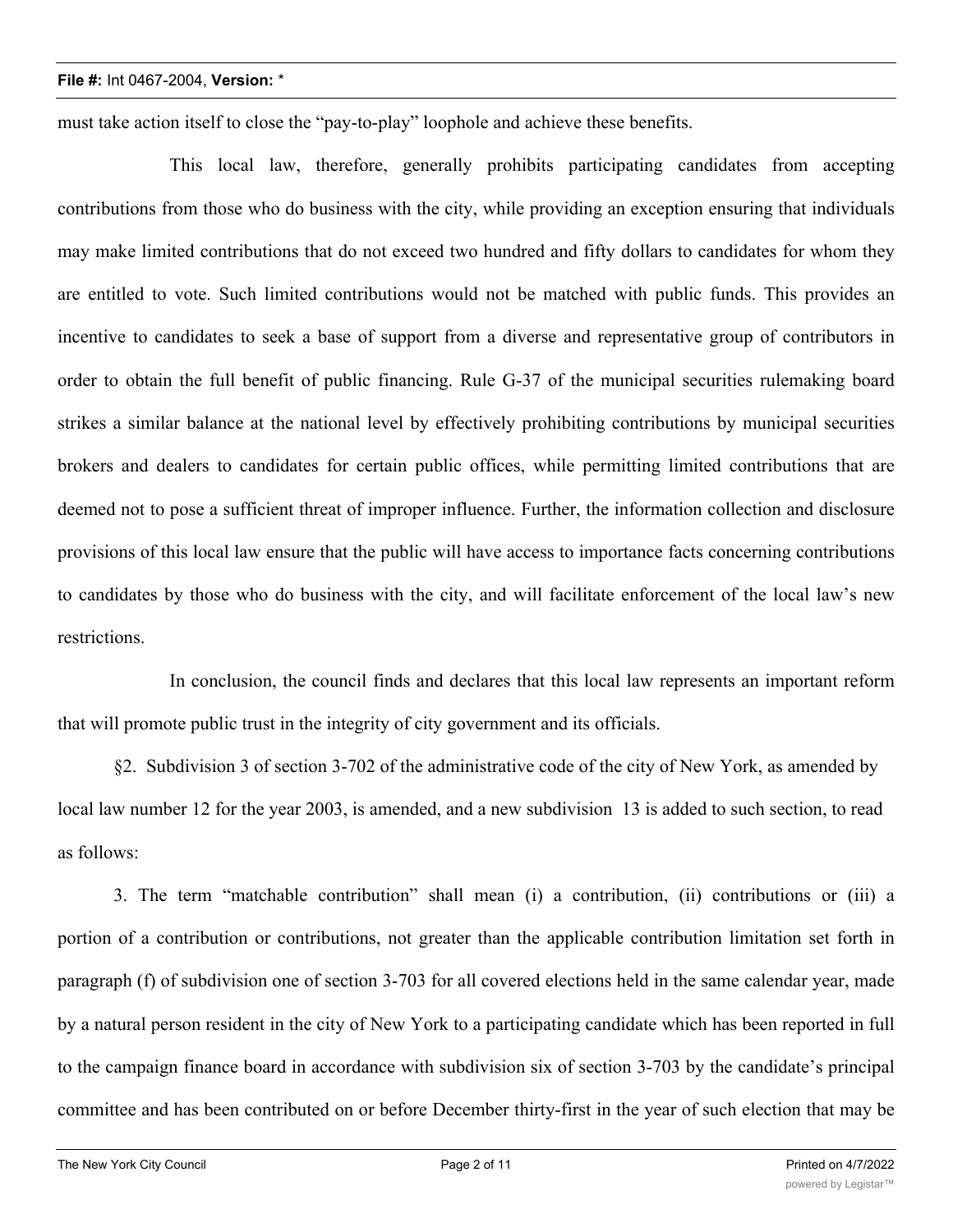matched by public funds in accordance with the provisions of this chapter. Matchable contributions comprised of up to one thousand dollars per contributor (or up to five hundred dollars per contributor in a special election to fill a vacancy) may be counted toward the threshold for eligibility of paragraph (a) of subdivision two of section 3-703. Any contribution, contributions, or a portion of a contribution determined to be invalid for matching funds by the board may not be treated as a matchable contribution for any purpose. The following contributions are not matchable:

(a) in-kind contributions of property, goods, or services;

(b) contributions in the form of the purchase price paid for an item with significant intrinsic and enduring value;

(c) contributions in the form of the purchase price paid for or otherwise induced by a chance to participate in a raffle, lottery, or similar drawing for valuable prizes;

(d) money order contributions from any one contributor that are, in the aggregate, greater than \$100; [and]

(e) contributions from individuals under the age of eighteen years; and

(f) contributions provided for in subdivision one-a of section 3-703 of this chapter.

13. The term "business dealings with the city" shall mean any contract for the procurement of goods, services or construction that is entered into or in effect with the city of New York or any agency or entity affiliated with the city of New York (other than a contract procured through competitive sealed bidding or one or more contracts with a single person or entity for the procurement of goods or services totaling not more than one hundred thousand dollars entered into or in effect within the past twelve months), including any contract for the underwriting of the debt of the city of New York or any agency or entity affiliated with the city of New York and the retention of any bond counsel, disclosure counsel or underwriter's counsel in connection therewith; or any real property transaction (other than a public auction or competitive sealed bid transaction) with the city of New York or any agency or entity affiliated with the city of New York; or any land use approval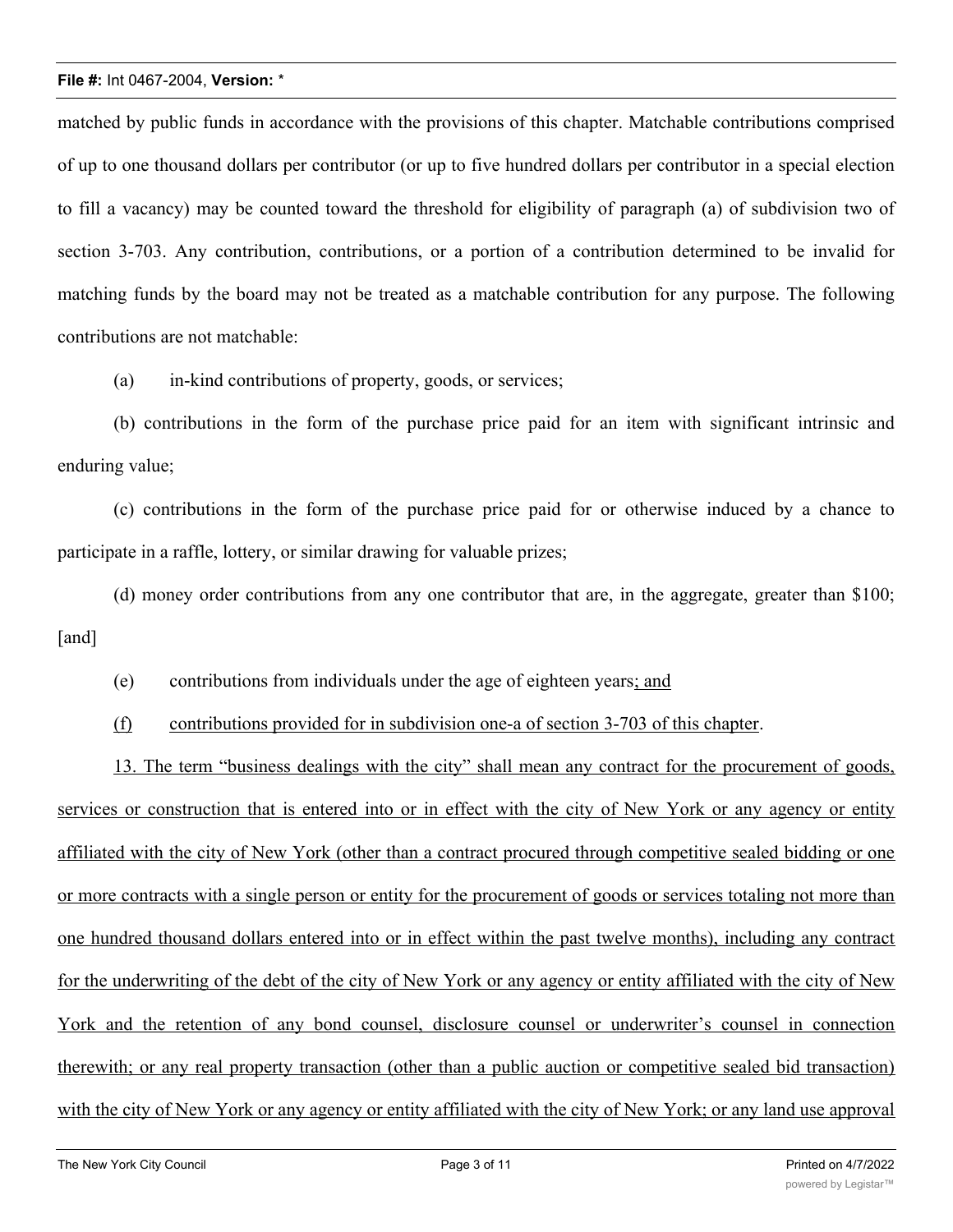received from the city of New York or agency or entity affiliated with the city of New York; or any concession or franchise from the city of New York or any agency or entity affiliated with the city of New York; or any grant received from the city of New York or any agency or entity affiliated with the city of New York; or any application, proposal, submission or other request seeking business dealings as defined herein that is pending or that has been made. In addition, a lobbyist as defined in section 3-211 of this title shall be deemed to be engaged in business dealings with the city of New York. For purposes of this subdivision, "agency or entity affiliated with the city of New York" shall mean the city school district of the city of New York and any public authority, public benefit corporation or not for profit corporation, the majority of whose members are officials of the city of New York or are appointed by such officials.

§3. Paragraphs (d), (g) and (l) of subdivision 1 of section 3-703 of the administrative code of the city of New York, as added by local law number 8 for the year 1988, paragraph (l) as amended by local law number 12 for the year 2003, are amended to read as follows:

(d) obtain and furnish to the campaign finance board any information it may request relating to his or her campaign expenditures or contributions, including the information specified in subdivision six of this section and section 3-718 of this chapter, and furnish such documentation and other proof of compliance with this chapter as may be requested by such board;

(g) maintain such record of receipts and expenditures for a covered election as required by the board and the provisions of this chapter;

(l) not accept and his or her principal committee must not accept, either directly or by transfer, any contribution, loan, guarantee, or other security for such loan from a corporation, other than a corporation that is a political committee as defined in subdivision eleven of section 3-702 of this chapter, <u>or made by any person</u> or through any intermediary who has or within the past twelve months has had business dealings with the city, as that term is defined in such section, for all covered elections held in the same calendar year in which he or she is a participating candidate. For purposes of this paragraph, "person" and "intermediary" shall include the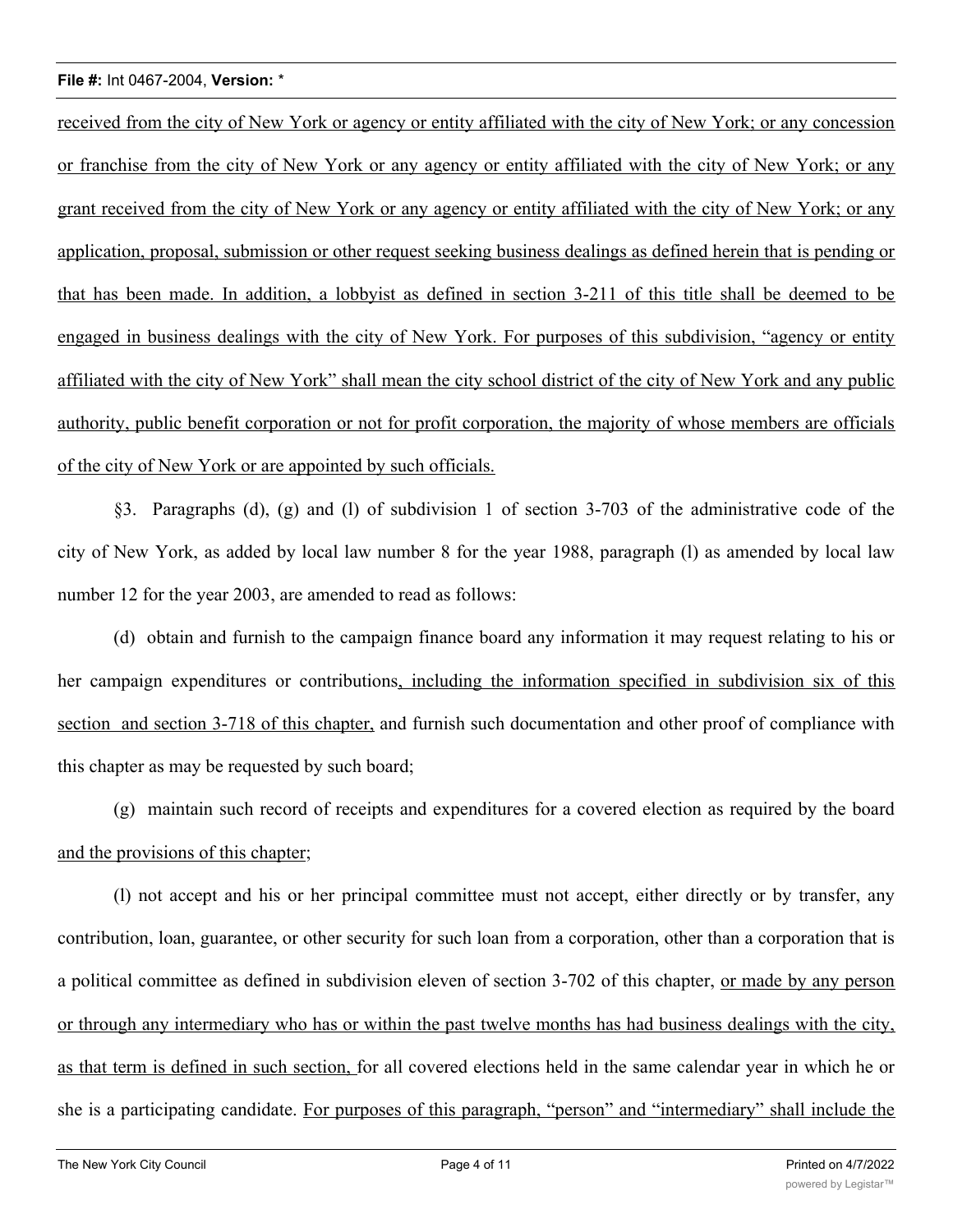spouse or domestic partner and unemancipated children of such person or intermediary. "Person" and "intermediary" shall also include an entity that has or within the past twelve months has had business dealings with the city, any officer of such entity, any person who exercises managerial control or responsibility regarding such entity, or any person with an interest in such entity which exceeds five percent of the entity or five percent of the entity's indebtedness; and

§4. Section 3-703 of the administrative code of the city of New York is amended by adding a new subdivision 1-a to read as follows:

1-a. Notwithstanding any inconsistent provision of this section, a participating candidate or his or her principal committee may accept, either directly or by transfer, a contribution or contributions for a covered election from a natural person who has or within the past twelve months has had business dealings with the city, as that term is defined in subdivision thirteen of section 3-702 of this chapter, if such person is entitled to vote for such candidate and if the aggregate of such contributions to such candidate from such person does not exceed two hundred fifty dollars for such election. Any contribution made pursuant to this section shall not be a matchable contribution. For purposes of this subdivision, "person" shall include any officer of an entity which has or within the past twelve months has had business dealings with the city, any person who exercises managerial control or responsibility regarding such an entity, or any person with an interest in such an entity which exceeds five percent of the entity or five percent of the entity's indebtedness. For purposes of this subdivision, "person" shall also include the spouse or domestic partner and unemancipated children of such person.

§5. Subdivision 6 of section 3-703 of the administrative code of the city of New York, as amended by local law number 12 for the year 2003, is amended to read as follows:

6. Each principal committee shall report to the board every contribution, loan, guarantee, or other security for such loan received by the candidate and such principal committee, the full name, residential address, occupation, employer, and business address of each individual, corporation, partnership, political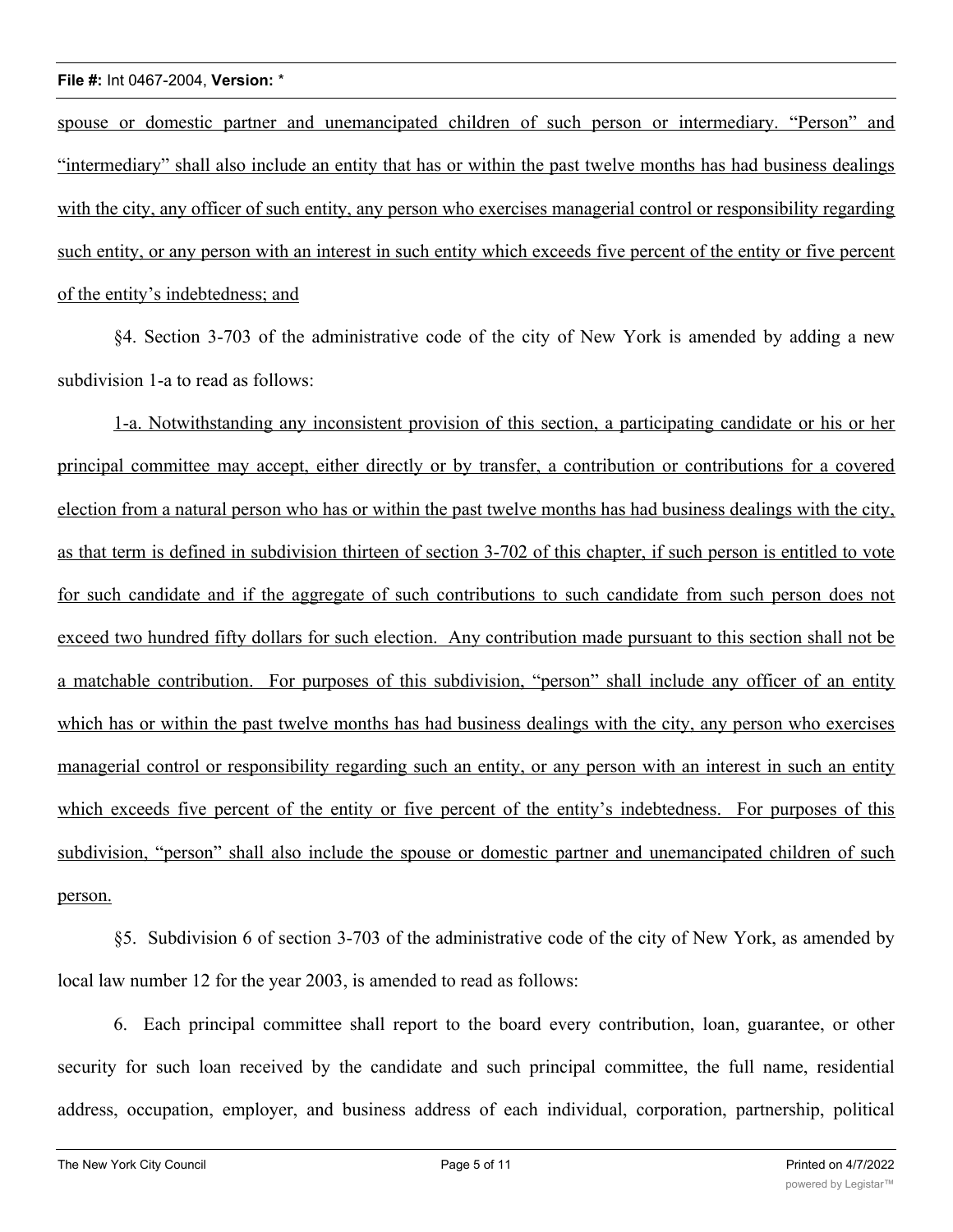committee, employee organization or other entity making, or which is the intermediary for, such contribution, loan, guarantee, or other security for such loan, whether such individual, corporation, partnership, political committee, employee organization or other entity has or within the past twelve months has had business dealings with the city, as that term is defined in this chapter, and if so, the name of the agency or entity with which such business dealings are or were carried on, and the appropriate type or category of such business dealings, and every expenditure made by the candidate and such principal committee, including expenditures not subject to section 3-706. Disclosure reports shall be submitted at such times and in such form as the board shall require and shall be clearly legible. An intermediary need not be reported for any contribution that was collected from a contributor in connection with a party or other candidate-related event held at the residence of the person delivering the contribution, unless the expenses of such events at such residence for such candidate exceed five hundred dollars for a covered election or the aggregate contributions received from that contributor at such events exceed five hundred dollars. Contributions aggregating not more than ninety-nine dollars from any one contributor for all covered elections held in a single calendar year or for a special election need not be separately itemized in disclosure reports submitted to the board on behalf of a participating candidate, provided, however, that contributions which are not itemized shall not be matchable. The treasurer of the principal committee need not collect or disclose the occupation, employer, and business address of any contributor making contributions aggregating not more than ninety-nine dollars for all covered elections held in a single calendar year or for a special election. Disclosure reports, other than reports required to be filed every six months in accordance with the schedule specified by the New York state board of elections, need not be submitted on behalf of a participating candidate if the cumulative amount of contributions and loans accepted by such candidate and his or her principal committee following the period covered in the last disclosure report submitted to the campaign finance board on behalf of such candidate is less than two thousand dollars or such higher amount as may be determined by the campaign finance board, provided, however, that disclosure reports shall be submitted on behalf of a participating candidate if that candidate and his or her principal committee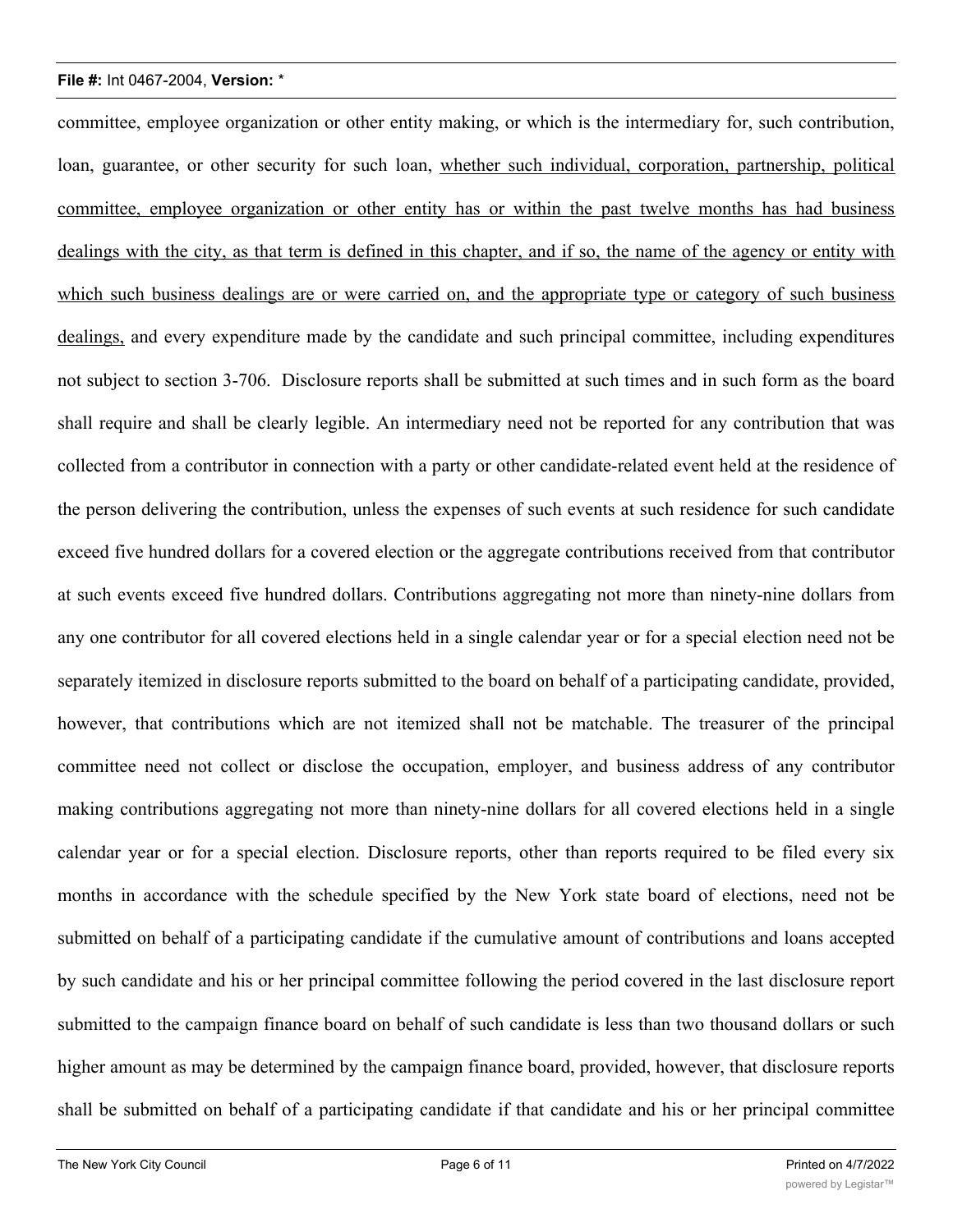have made expenditures in excess of eighty-five percent of the expenditure limitation applicable under section 3-706. The campaign finance board shall make available to the public a copy of disclosure reports within two business days after they are accepted by the board. Notwithstanding any inconsistent provision of this subdivision: (i) principal committees shall be required to collect and disclose to the board in all instances whether a contributor has or within the past twelve months has had business dealings with the city, as that term is defined in this chapter, but, with respect to contributions aggregating not more than ninety-nine dollars for all covered elections held in a single calendar year or for a special election, need not collect or disclose to the board the name of the agency or entity, if any, with which such contributor has or has had business dealings and the type or category of such business dealings; (ii) separately itemized disclosure reports submitted to the board shall include whether each contributor has or within the past twelve months has had such business dealings, and no contributions made pursuant to subdivision one-a of this section that are included in such disclosure reports shall be matchable; and (iii) in no event shall the requirements of paragraph (l) of subdivision one of this section be waived for contributions below any specified amount. For purposes of the provisions of this subdivision relating to disclosure of business dealings with the city, "individual", "contributor" and "intermediary" shall include the spouse or domestic partner and unemancipated children of such individual, contributor or intermediary. For purposes of such provisions, "individual", "contributor" and "intermediary" shall also include any officer of an entity, any person who exercises managerial control or responsibility regarding an entity, or any person with an interest in an entity which exceeds five percent of the entity or five percent of the entity's indebtedness.

§6. Subdivision 8 of section 3-708 of the administrative code of the city of New York, as added by local law number 8 for the year 1988, is amended to read as follows:

8. The board shall have the authority to promulgate such rules and regulations and provide such forms as it deems necessary for the administration of this chapter. The board shall promulgate regulations concerning the form in which contributions and expenditures are to be reported, the periods during which such reports must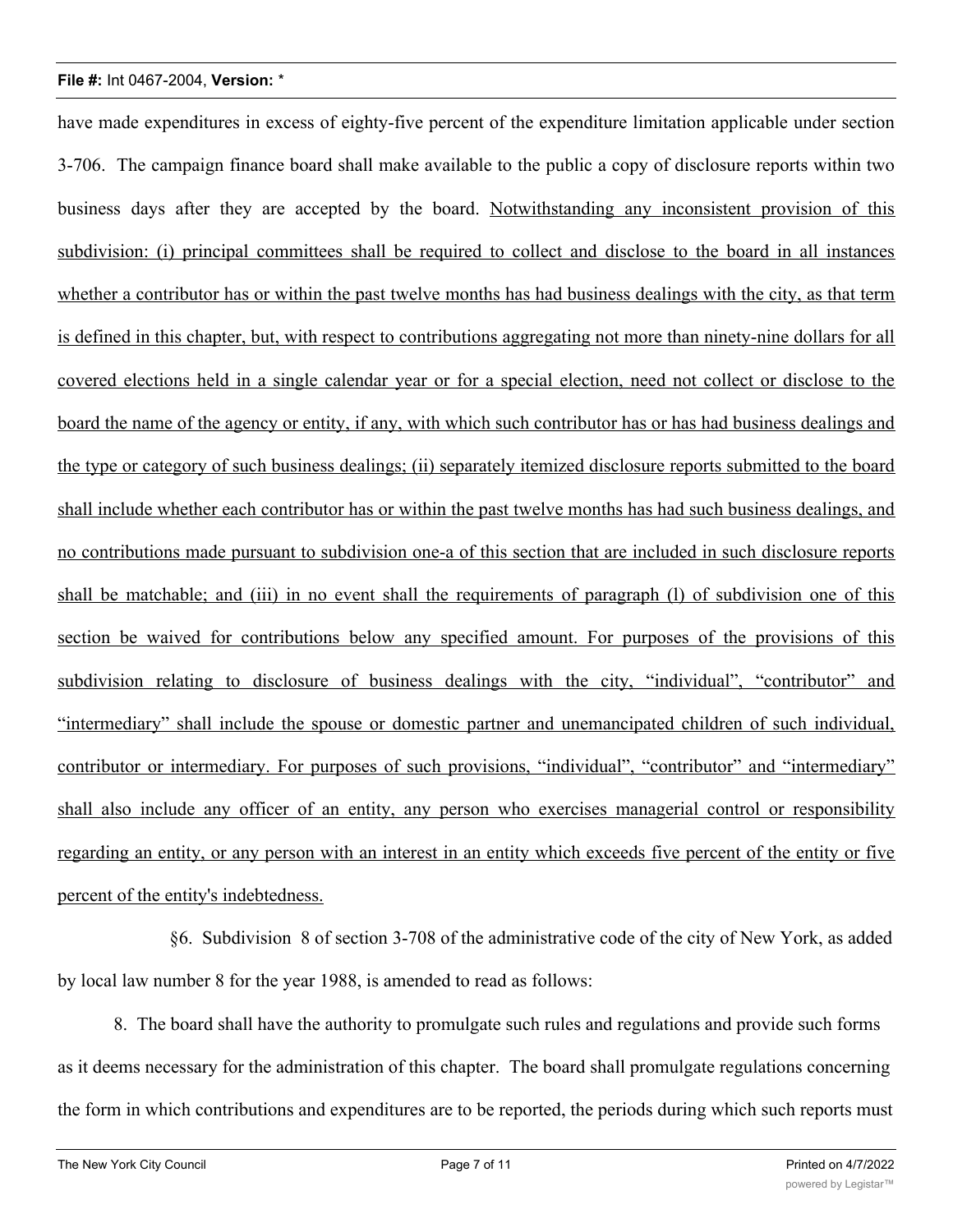be filed and the verification required. The board shall require the filing of reports of contributions and expenditures for purposes of determining compliance with paragraph (f) of subdivision one of section 3-703 [ and], section 3-706 and section 3-718, in accordance with the schedule specified by the state board of elections for the filing of campaign receipt and expenditure statements.

§7. Chapter 7 of title 3 of the administrative code of the city of New York is amended by adding a new section 3-718 to read as follows:

§ 3-718 Individuals and organizations having business dealings with the city of New York. 1. Each participating candidate and his or her principal committee shall obtain from every individual, corporation, partnership, political committee, employee organization or other entity making, or who or which is the intermediary for, a contribution, loan, guarantee or other security for such loan, a statement, in a form prescribed by the campaign finance board, as to whether such individual, corporation, partnership, political committee, employee organization or other entity has or within the past twelve months has had business dealings with the city, as that term is defined in this chapter, and, if so, the name of the agency or entity with which such business dealings are or were carried on and the appropriate type or category of such business dealings. Upon receipt of such a statement, the principal committee shall file a copy thereof with the board. Each principal committee shall further, in the campaign finance disclosure statements required to be filed with the board pursuant to this chapter, identify each contribution, transfer, loan or guarantee or other security for such loan received by such participant during the reporting period from an individual, corporation, partnership, political committee, employee organization or other entity who or which has or within the past twelve months has had business dealings with the city, together with the name of such individual, corporation, partnership, political committee, employee organization or other entity, the name of the agency or entity with which such business dealings are or were carried on, and the appropriate type or category of such business dealings from among types or categories specified by the board. Each city agency shall, at the board's request, provide appropriate assistance to the board in determining whether an individual, corporation, partnership, political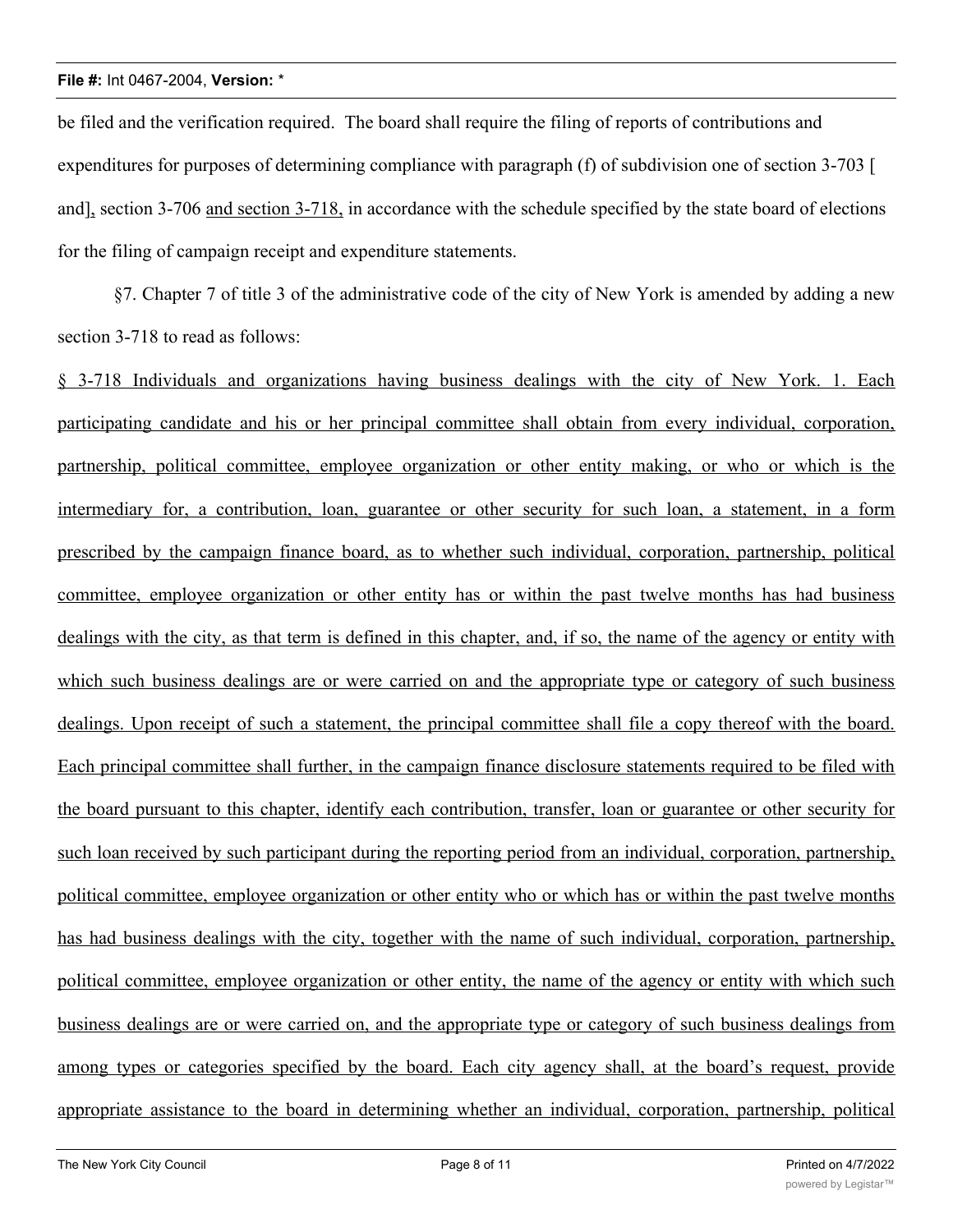committee, employee organization or other entity making, or who or which is the intermediary for, a contribution has complied with the requirements of this section. Notwithstanding any inconsistent provision of this section, information specifically excepted by subdivision six of section 3-703 of this chapter need not be collected or disclosed to the board. For purposes of this section, "individual" and "intermediary" shall include the spouse or domestic partner and unemancipated children of such individual or intermediary. "Individual" shall also include any officer of an entity, any person who exercises managerial control or responsibility regarding an entity, or any person with an interest in an entity which exceeds five percent of the entity or five percent of the entity's indebtedness.

2. The board shall make available to the public, no less than quarterly and on at least a monthly basis during the five months preceding the general election for city offices and on at least a weekly basis during the month preceding the primary election for such offices and the month preceding the general election, information relating to persons or entities doing business with the city that has been ascertained by the board pursuant to this section or subdivision six of section 3-703 of this chapter. Such information shall be organized in a clear and understandable format, and shall be as current as may be practicable. The board shall utilize such information in monitoring and ensuring compliance with the provisions of paragraph (l) of subdivision 1 of section 3-703 of this chapter.

§8. If any provision of this local law, or any amendments thereto, shall be held invalid or ineffective in whole or in part or inapplicable to any person or situation, such holding shall not affect, impair or invalidate the remainder of this local law, and all other provisions thereof shall nevertheless be separately and fully effective and the application of any such provision to other persons or situations shall not be affected.

§9. Notwithstanding any inconsistent provision of this local law, in order to be eligible for optional public financing under the New York city campaign finance act, candidates participating in the New York city campaign finance program and their principal committees must have obtained and disclosed to the campaign finance board, no later than sixty days following the effective date of this local law, the additional information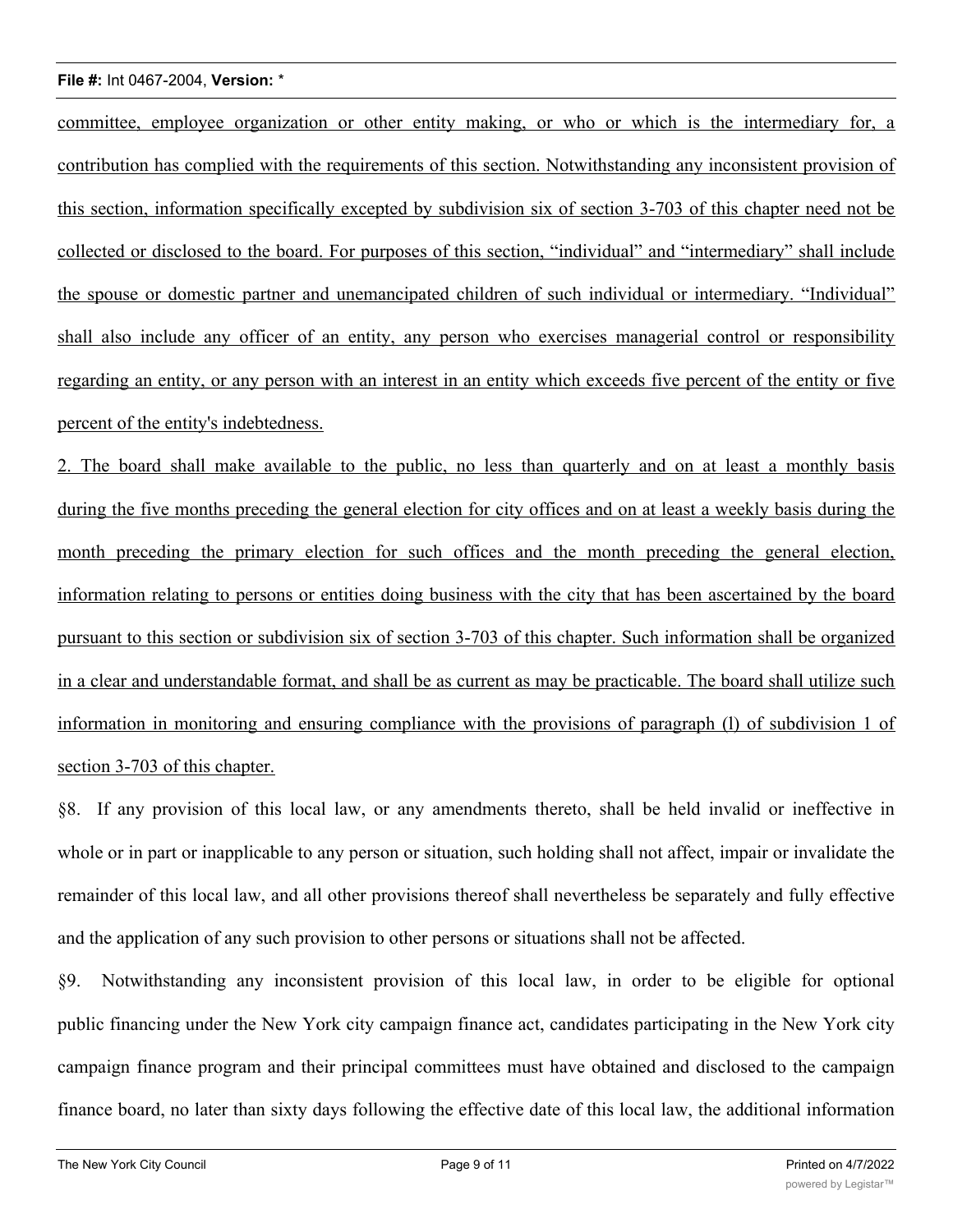required by this local law, for contributions received prior to such effective date that are to be expended for elections to be held after such effective date; provided, however, that in the event such information is not obtained or disclosed for any such contributions during such sixty-day period or such information reveals that any such contributions would have been prohibited if made after the effective date of this local law or have been accepted in excess of any amount which would have been authorized pursuant to this local law, then to that extent such contributions must have been returned to contributors or otherwise restricted from use for the benefit of such candidates and committees in accordance with rules of the New York city campaign finance board no later than ninety days following such effective date. Any contribution whose acceptance is prohibited by paragraph (l) of subdivision 1 of section 3-703 of the administrative code of the city of New York, as amended by this local law, or authorized by subdivision 1-a of such section, as added by this local law, shall not be a "matchable contribution" as defined in section 3-702 of such code. The board shall promulgate rules to implement this section, including but not limited to rules concerning accounting for contributions in excess of amounts authorized pursuant to this local law, made and expended prior to the effective date of this local law, so as to ensure that amounts otherwise available to candidates and their principal committees pursuant to the New York city campaign finance act shall be reduced to the maximum extent possible to account for such contributions and expenditures.

§10. This local law shall take effect sixty days after its enactment into law and shall be applicable to all receipts, expenditures, and public funds claims for elections held after such effective date, including, in accordance with section nine of this local law, contributions, receipts, expenditures or claims occurring prior to such effective date, provided that, upon enactment of this local law, the campaign finance board shall take all necessary steps, including but not limited to the promulgation of forms and rules, to ensure the prompt implementation of this local law upon its effective date.